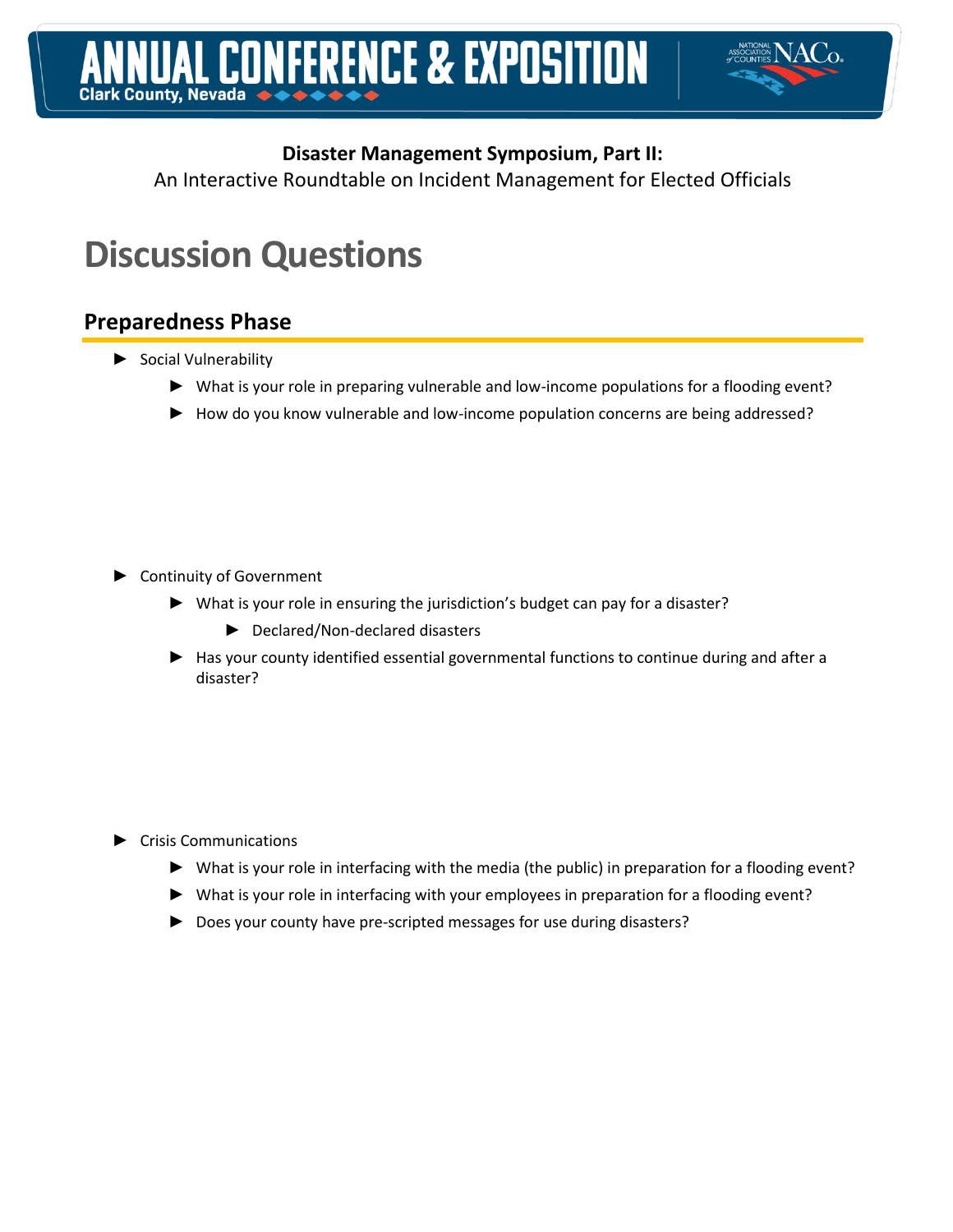

An Interactive Roundtable on Incident Management for Elected Officials

# **Response Phase**

- ► Social Vulnerability
	- ► How do you know vulnerable and low-income population concerns are being addressed?
	- ► Are you prepared to address the special needs of opioid addicted shelterees?
	- ► Are you prepared to address the special needs of homeless shelterees?

- ► Continuity of Government
	- ► Do emergency procurement rules exist in your jurisdiction? What are the limitations?
	- ► Do you have emergency (contingency) contracts in place?
	- ► How will government functions will continue during and after a disaster?

### ► Crisis Communications

- ► What is your role in interfacing with the media (the public) in response to a flooding event?
- ► What is your role in interfacing with your employees in response to a flooding event?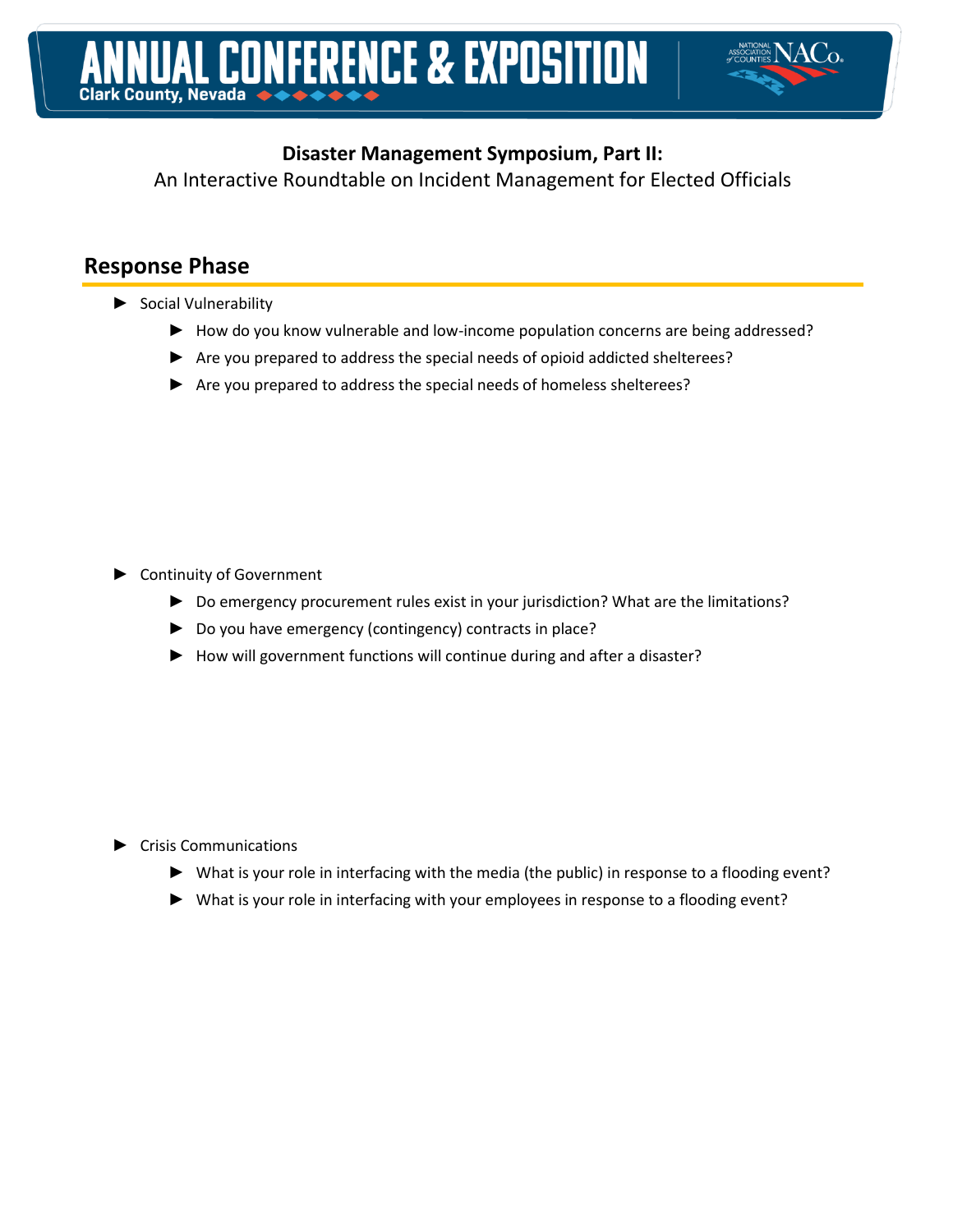

An Interactive Roundtable on Incident Management for Elected Officials

# **Recovery Phase**

- ► Social Vulnerability
	- ► How do you address and prevent greater social vulnerability in your community?
	- ► What can you do to ensure the recovery is equitable?
- ► Continuity of Government
	- ► How do you continue to provide essential governmental services when:
		- ► Cash flow is impacted?
		- ► Government offices are damaged/destroyed?
		- ► Your own employees have lost their homes?
- ► Crisis Communications
	- ► What is your role in reassuring the media (the public) the government can provide services?
	- ► What is your role in reassuring your employees their jobs are secure and funded?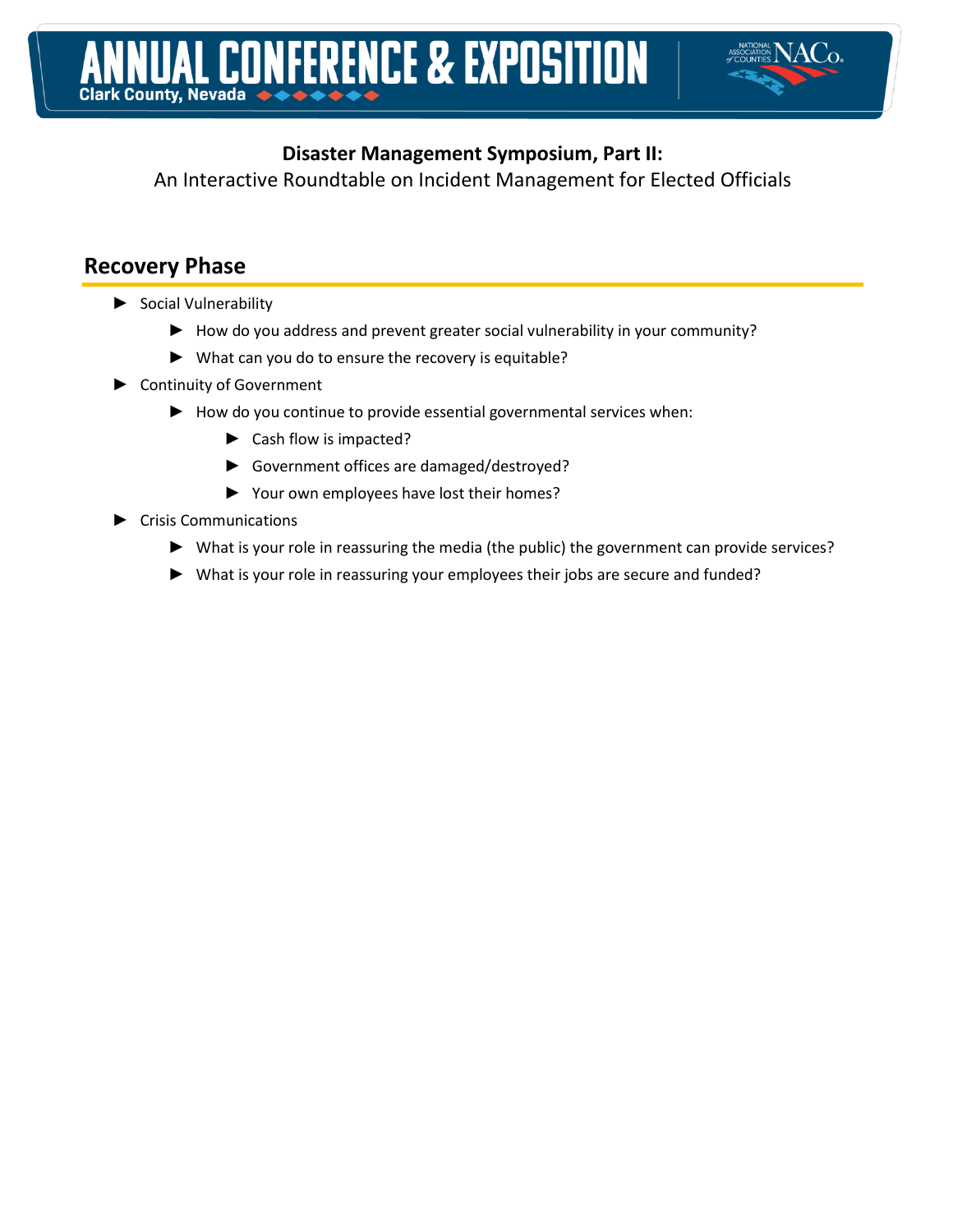

An Interactive Roundtable on Incident Management for Elected Officials

# **Where To Go for More Information**

# **Plans, Policies and Laws**

- ► Emergency Operations Plan
- ► Mitigation Plan
- ► Continuity of Government Plan
- ► Continuity of Operations Plans
- ► Incident Action Plan (incidents only)
- ► Local Procurement Policy
	- ► Compliance with 2 CFR 200
- ► Emergency Ordinance
	- ► Addresses emergency procurements
	- ► Addresses emergency powers of government

# **People**

- ► County Emergency Management Director
- ► Finance Director
- ► Procurement Director
- ► General Counsel
- ► Public Information Officer
	- Who else in your county would you turn to?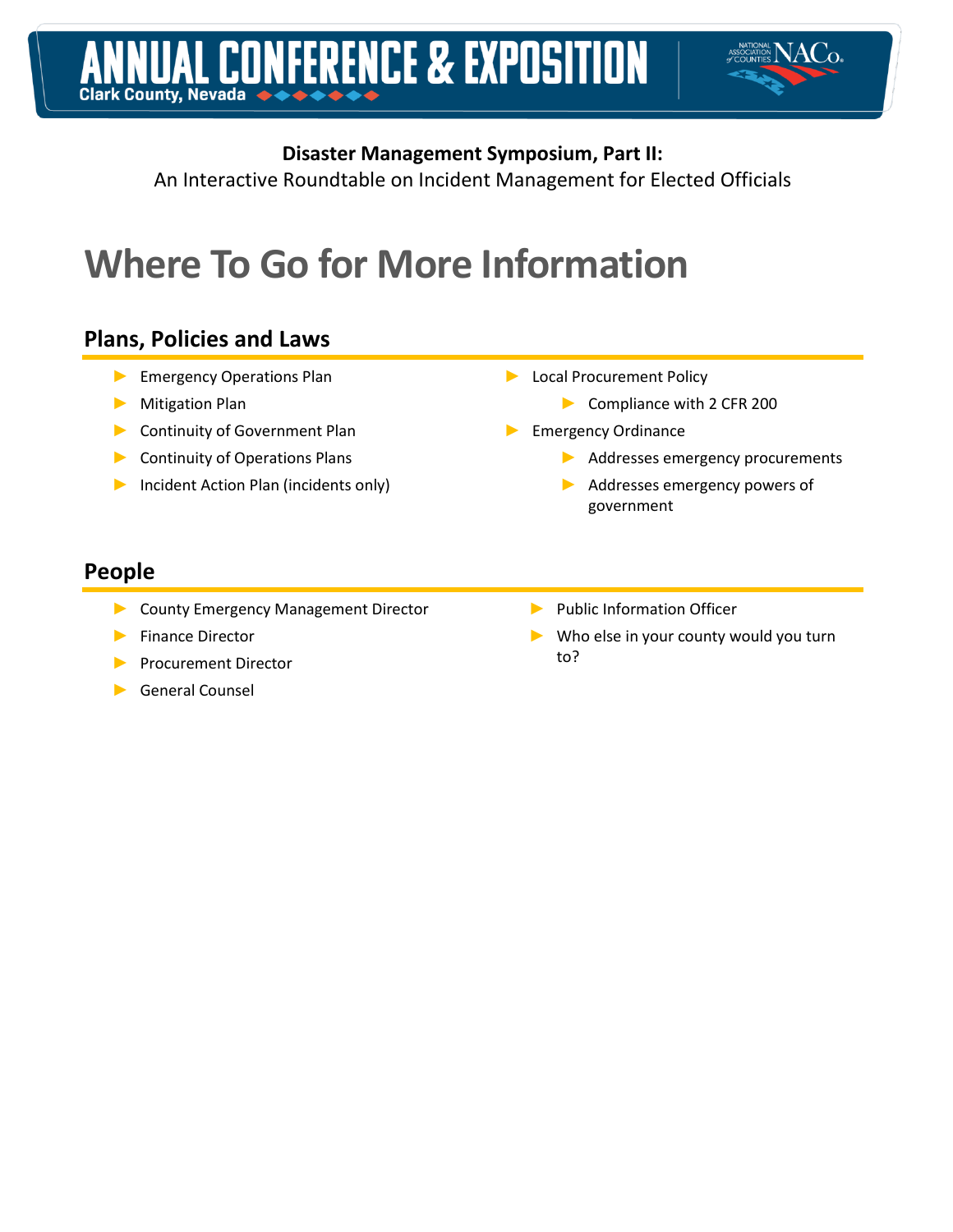# Reference Guide

## Elected Official/Senior Executive Quick Reference Guide

### Incident Management Overview

*As a senior leader, your primary responsibility is to support the senior executive in establishing overall incident policy, providing guidance on incident priorities, and ensuring that your organization's*  resources are appropriately engaged in incident management. The overall incident management *structure includes the following levels:* 

- *Policy Group/Multiagency Coordination Group (MAC Group), which comprises your fellow elected officials and senior organizational leaders*
- *Emergency Operations Center (EOC) director, who oversees resource and planning support for onscene personnel and ancillary activities such as sheltering and donations management*
- *Department Emergency Operations Center (DOC) manager, who coordinates closely with the EOC and manages and coordinates incident activities specific to a single functional area*
- *Public Information Officer (PIO), who ensures that the public receives accurate, timely, and consistent information about the incident*
- *Incident Commander (IC), who directs on-scene incident personnel responsible for saving lives, stabilizing the incident, and protecting property and the environment*



*{Insert jurisdiction's incident command chart below}* 

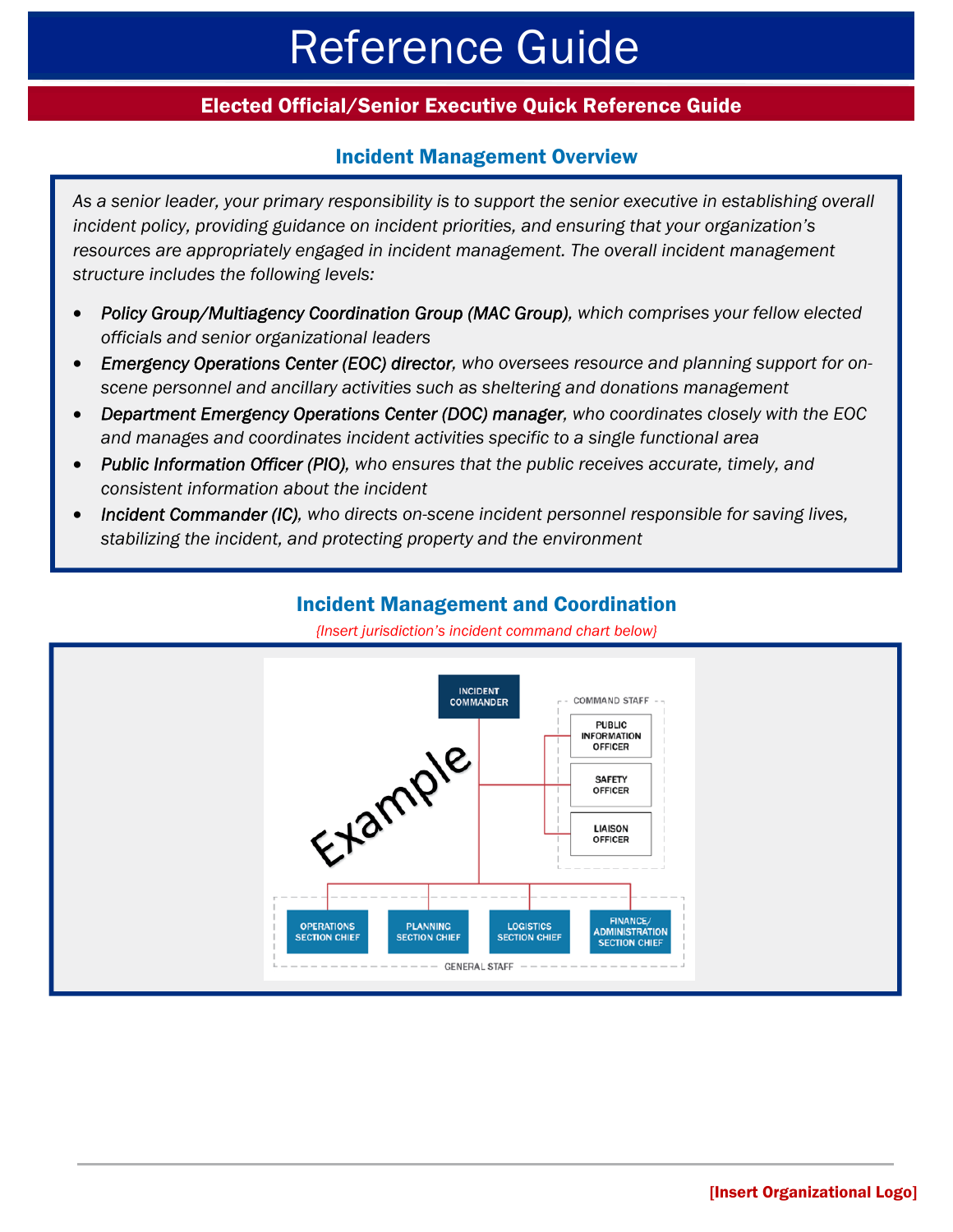# Reference Guide

# Elected Official/Senior Executive Quick Reference Guide

# Overarching Priorities

- Life Safety: Ensure the safety and security of first responders, support personnel, and the general population.
- Unity of Effort: Coordinate and prioritize activities across all organizations involved in the response, to achieve common objectives.
- Incident Stabilization: Establish leadership to stabilize the incident and reduce future impacts.
- Protect Property and Environment: Protect infrastructure assets, systems, and networks, whether physical or virtual.
- Recovery: Reestablish services and help the community return to a new normal.

## Senior Executive Essential **Responsibilities**

- Ensure the continuity of government.
- Activate specific legal authorities (disaster declarations, evacuations, states of emergency, and other protective actions).
- Coordinate with the PIO/Joint Information Center (JIC) to keep the media and public informed.
- Request assistance through the EOC director.
- Resolve any resource allocation conflicts.
- Coordinate with other elected officials and senior executives, including state and Federal offices, legislative delegations, and other dignitaries, to implement protective actions and ensure constituents' safety and welfare.
- Request and authorize release and approval of funding.
- Participate in a MAC Group, if required.
- Initiate Continuity of Operations (COOP) plan or Continuity of Government (COG) plan as required.

 Coordinate with all ICs if multiple onscene events occur.

### What to Expect

- EOC gathers and analyzes incident information.
- EOC director provides situational assessments during an incident.
- EOC director receives questions and concerns.

## Example Public Messaging

- We are aware that an incident has occurred (provide incident details, including time and location).
- At this time, (list agencies that are responding and give the response status). We are gathering additional information and will share it as it becomes available.
- At this time, we ask that the public (list requested actions, such as shelter in place or evacuate).
- Officials will release all those affected by the lockdown, including people in schools and daycare centers, once the area is safe.
- Public transit is currently (provide status).
- We will provide the public with up-to-date information via (list local media outlets, Facebook and Twitter accounts, and so on).
	- Emergency Operations Center (EOC): (xxx) xxx-xxxx
	- EOC Director: (xxx) xxx-xxxx
	- Public Information Officer: (xxx) xxx-xxxx
	- Joint Information Center: (xxx) xxx-xxxx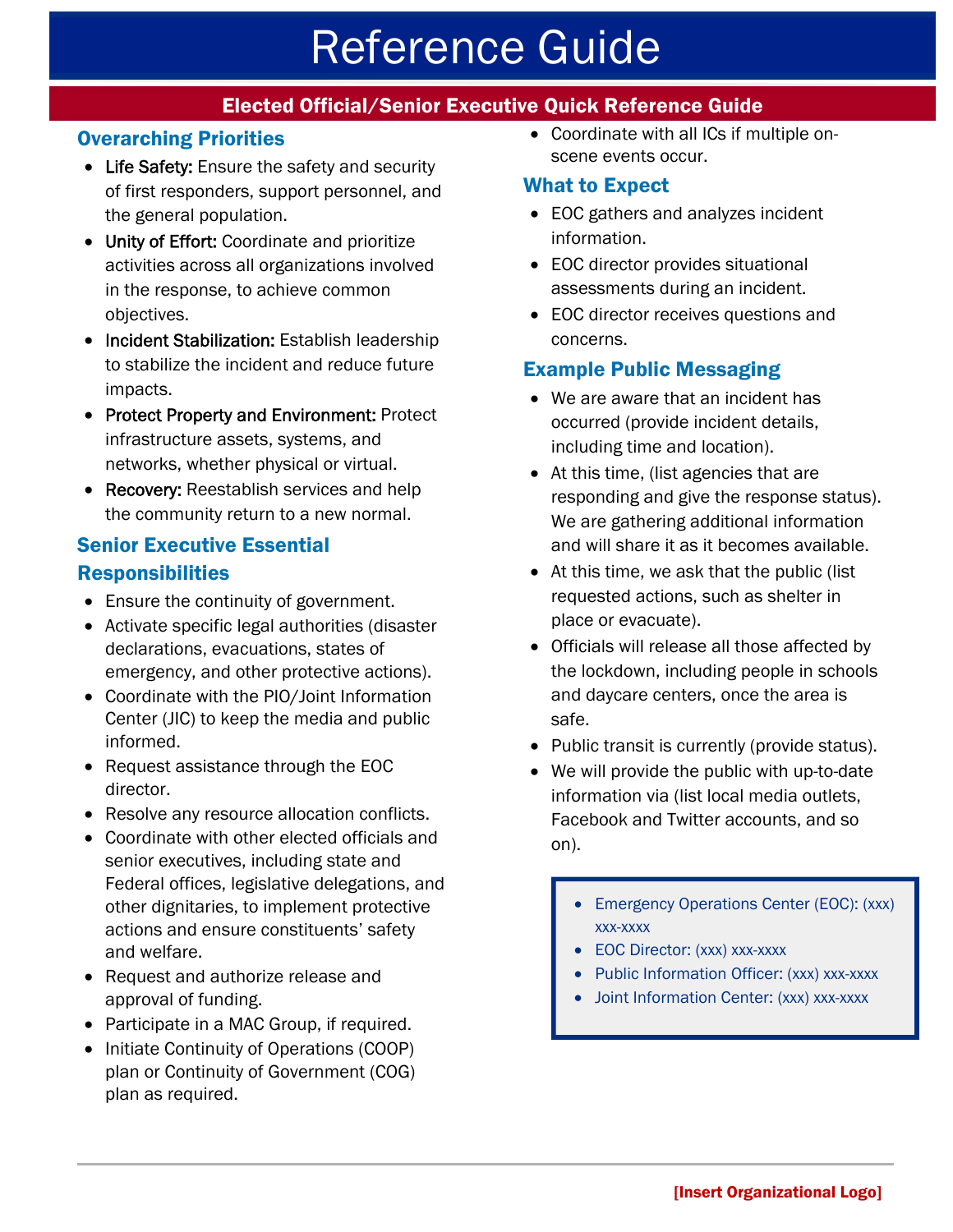### **Step 1: Understand the Emergency Management Mission**

- **Does your jurisdiction's emergency management mission:** 
	- $\Box$  Promote coordination and integration?
	- $\Box$  Include preparedness?
	- $\Box$  Address all hazards?
- **Do you integrate emergency management into daily decisions, not just during times of disaster?** While protecting the population is a primary responsibility of government, it cannot be accomplished without building partnerships among disciplines and across all sectors, including the private sector and the media.

**Preparedness is the actions taken to plan, organize, equip, train, and exercise to build and sustain the capabilities necessary to prevent, protect against, mitigate the effects of, respond to, and recover from those threats that pose the greatest risk.**

### **Step 2: Review Your Authorities**

- **Do you know what your authorities are for:** 
	- $\Box$  Developing and promulgating emergency plans and standards for emergency management?
	- $\Box$  Proclaiming a state of emergency?
	- $\Box$  Requesting assistance from other jurisdictions and the State?
	- $\square$  Disseminating information and warnings?
	- $\Box$  Designating highways as emergency management routes?
	- $\Box$  Imposing restrictions during an emergency (e.g., controlling traffic, closing or restricting areas, or imposing curfew)?
	- $\Box$  Ordering evacuation and restricting reentry?
- **Has your jurisdiction met requirements that:** 
	- $\Box$  Officials are trained in emergency management?
	- $\Box$  A local emergency operation plan is developed and maintained?
	- $\Box$  A director of emergency management is appointed?
	- $\Box$  The National Incident Management System (NIMS) is adopted?

**A state of emergency is a governmental declaration that may suspend some normal functions of the executive, legislative, and judicial powers; alert citizens to change their normal behaviors; or order government agencies to implement emergency preparedness plans.** 

**NIMS provides a consistent nationwide template to enable all government, private-sector, and nongovernmental organizations to work together during domestic incidents.**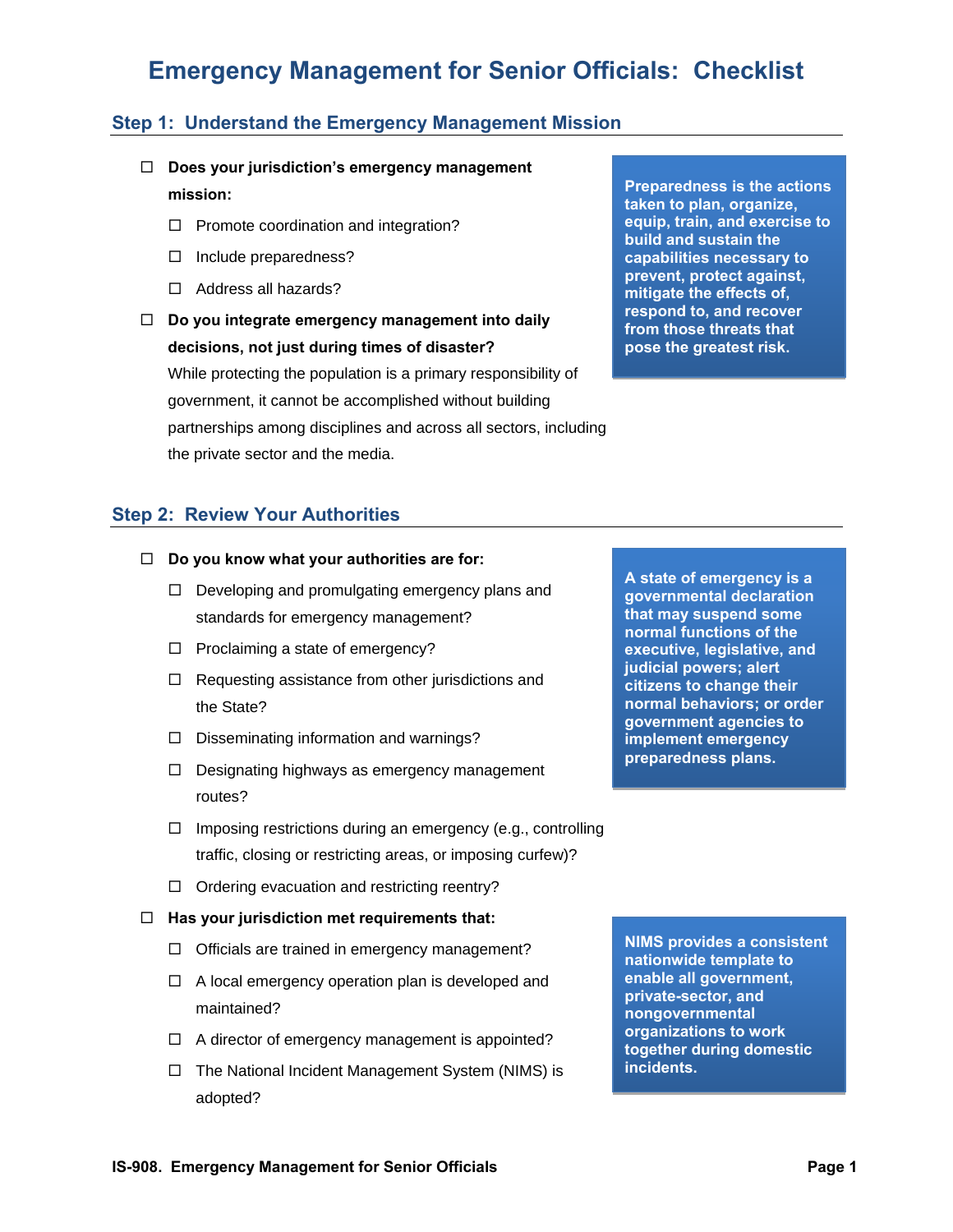### **Step 3: Learn About Your Team**

### **Do you know:**

- $\Box$  How the emergency management organization is structured?
- $\Box$  Emergency management roles and responsibilities?
- $\Box$  Reporting authorities?
- **Have you met with**:
	- $\Box$  The emergency management director?
	- $\Box$  Key department directors and staff?

### **Step 4: Review Your Plans and Resources**

- **Does your jurisdiction's emergency operations plan (EOP):** 
	- $\Box$  Address all hazards?
	- $\Box$  Outline how all actions will be coordinated?
	- $\Box$  Include plans for protecting the whole community?
	- $\Box$  Detail who is responsible for carrying out specific actions?
	- $\Box$  Identify the personnel, equipment, facilities, supplies, and other resources available?
- **Does your jurisdiction have other types of plans that support and supplement the EOP, such as a:** 
	- $\square$  Preparedness plan?
	- $\square$  Continuity plan?
	- $\Box$  Recovery plan?
	- $\square$  Mitigation plan
	- $\Box$  Prevention and protection plan?

**In an ideal situation, the emergency manager answers directly to the jurisdiction's chief elected official. In this arrangement, the elected official has direct access to unfiltered information from the emergency manager.**

**An emergency operations plan is an ongoing plan for responding to a wide variety of potential hazards.**

**Continuity plans outline essential functions that must be performed during an incident that disrupts normal operations, and the methods by which these functions will be performed.**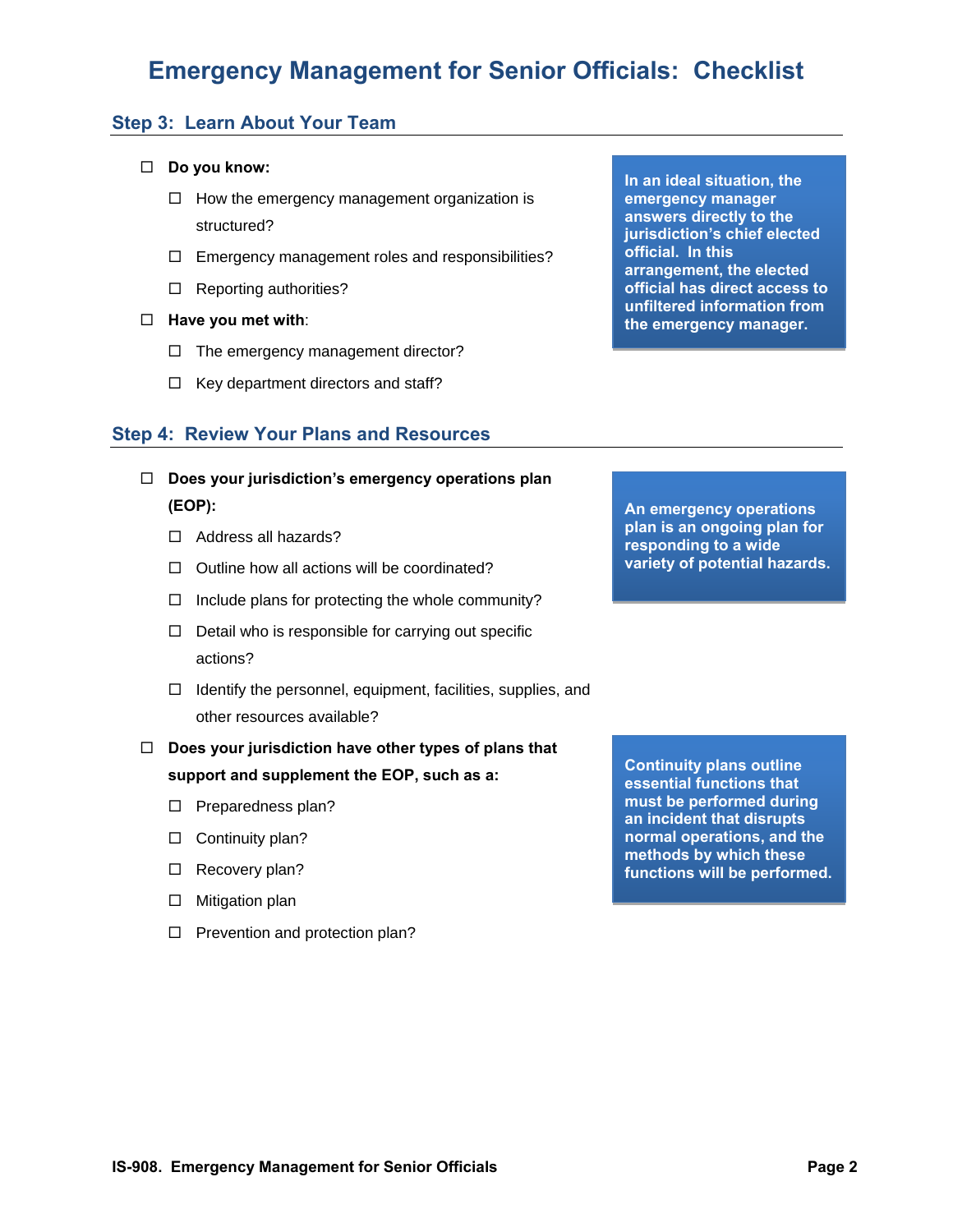### **Step 4: Review Your Plans and Resources (Continued)**

#### **Have you visited these emergency management facilities?**

- **Communications/Dispatch Center:** The agency or interagency dispatch center, 911 call center, or emergency control or command dispatch center that handles emergency calls from the public and communication with emergency management personnel.
- **Emergency Operations Center (EOC):** The physical location at which the coordination of information and resources to **support** incident management (on-scene operations) activities normally takes place. An EOC may be a temporary facility or may be located in a more central or permanently established facility, perhaps at a higher level of organization within a jurisdiction.
- **Does your jurisdiction have resource management procedures for:** 
	- D Describing, inventorying, requesting, and tracking resources?
	- $\Box$  Activating and dispatching resources?
	- $\Box$  Managing volunteers and donations?
	- D Demobilizing or recalling resources?
	- $\Box$  Financial tracking, reimbursement, and reporting?

#### **Do mutual aid agreements:**

- $\Box$  Provide a mechanism to quickly obtain emergency assistance from other jurisdictions or organizations?
- $\Box$  Specify request, response, and administrative procedures?

#### **Is training provided to:**

 $\Box$  All personnel and partners with roles in emergency management?

#### **Are exercises used to:**

- $\Box$  Test and evaluate plans, policies, and procedures?
- $\Box$  Identify resource gaps and shortfalls?
- $\Box$  Improve interagency coordination and communication?

**Before a crisis, you should be familiar with the physical layout and roles of the emergency resources and facilities.**

**Resources include personnel and major items of equipment, supplies, and facilities.**

**Mutual aid agreements provide a mechanism to quickly obtain emergency assistance.**